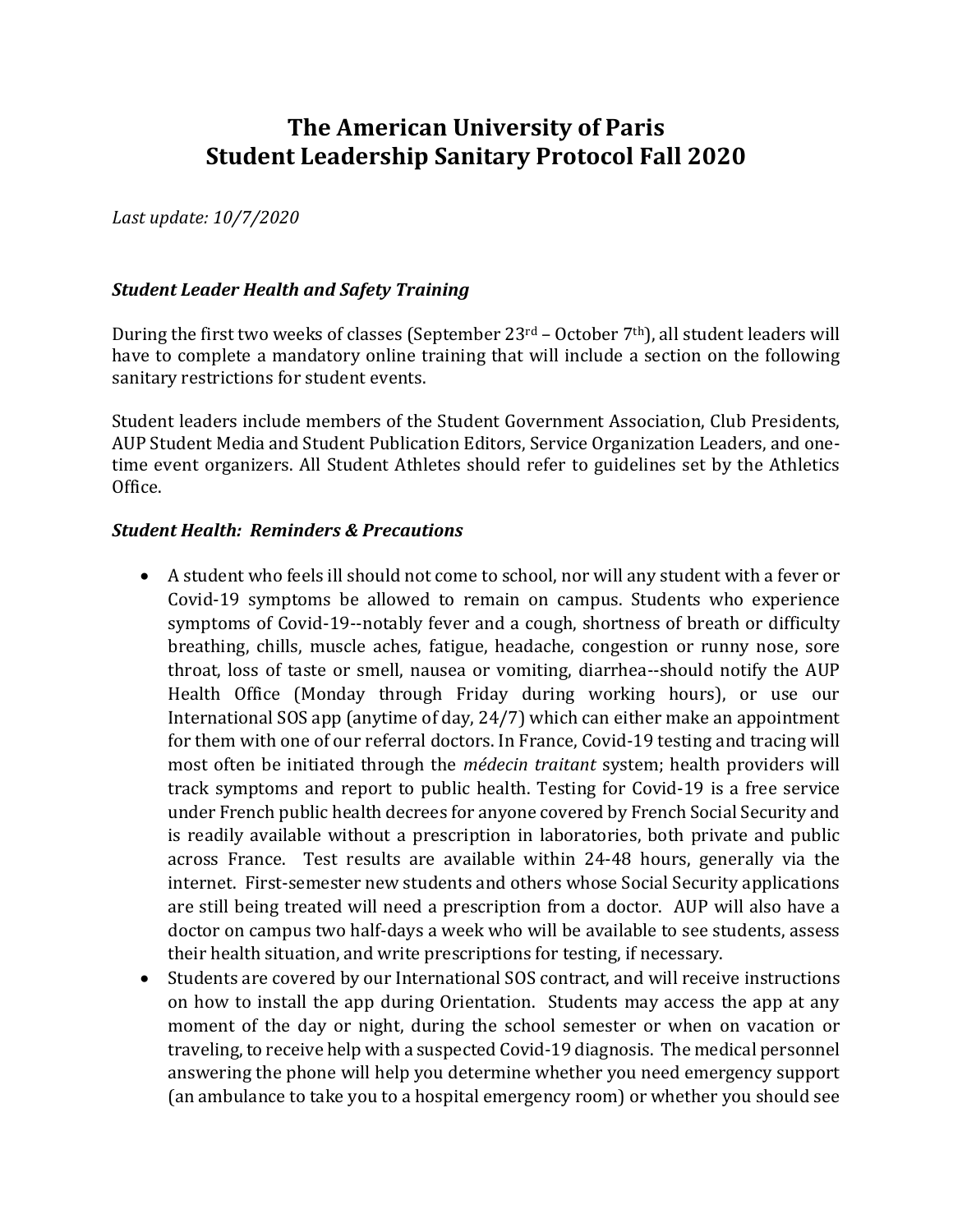a doctor at the earliest possible moment. The team can make appointments, arrange services, and also advise on isolating or quarantining. It liaises with the AUP Student Health Office.

- Students who are identified as having come in contact with someone who tested positive for Covid-19, will be required to self-isolate (even without symptoms), following their classes remotely during the interim from home. AUP's Health Office will support any students who find themselves in this situation; we will have special accommodations available for students who have to isolate or quarantine.
- We recommend that all students download the StopCovid app developed by the French government which—without violating strict European privacy laws—can notify you if your phone indicates you may have been exposed to the virus.
- If a student contracts Covid-19, he or she will be followed by French public health authorities and will not return to campus until cleared by his or her health care provider or *Assurances Maladie* (the French national health system within which teams manages tracing, isolating, testing and thereby containment of outbreaks). Any student who falls ill will also be followed by AUP's Health Office liaising with any of the above services. Before returning to school, students will require a doctor's note.
- We are currently researching the advisability and legal requirements for thermal camera temperature reading of all campus-entering individuals, and will institute such if this measure is deemed appropriate.

#### *Participation in Student Leadership Activities*

- Masks will be required for all people present on campus, including during optional extra-curricular activities.
- Students must practice physical distancing during student meetings, even while wearing masks, and ideally remain in the same seat throughout the event.
- Hand sanitizer will be supplied at the entrances to buildings and in classrooms. All participants should use hand sanitizer before entering a classroom for a student event.
- An open door policy will prevail throughout the campus. Classroom windows should be left open during club meetings, even if there is noise outside or the temperature is cooler than inside (we will return to this point in the winter when temperatures will be more drastic).
- Food is not allowed at student events until further notice. Every member of the AUP community must eat in the food-designated areas (Amex and the 8th floor).
- AUP students must follow all French government health recommendations for the practice of barrier methods that inhibit transmission of Covid-19: frequent handwashing, regular use of sanitizing gel and wipes, use of disposable tissues, covering the mouth and nose in the event of coughing or sneezing…

### *Student Leader Obligations*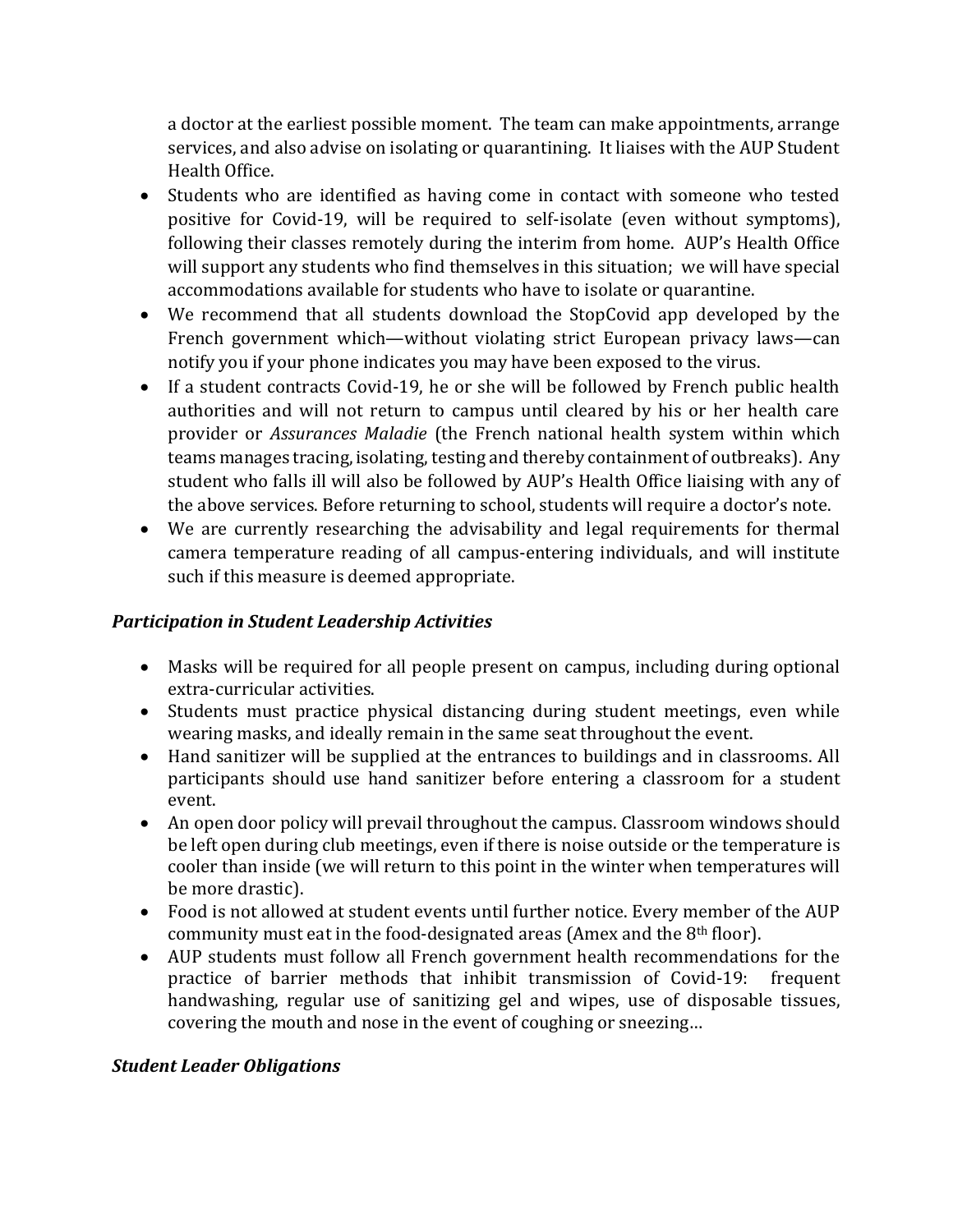- Student-organized events will require approval in from the Student Leadership Office.
- All events are currently limited to **25 people or 50% of the room's capacity.**
- To request approval for an event, the student leader must go through the normal event submission process on AUP Engage and wait for approval from the Student Leadership Office. Please note that the approval process may take 48 hours.
- Student leaders will also be required to track attendance through AUP Engage within 48 hours.
- Large group events involving outside guests will not take place on campus this semester.
- Requests for a single guest speaker or facilitator will be approved on a case-by-case basis. Requests must be sent the student leadership office via email at least one week in advance. Guests who have not been approved by the Student Leadership Office will not be allowed in the building by campus security.
- Meetings should be replaced by video calls to the maximum extent possible.
- Food may not be served at student events. Every member of the AUP community must eat in the food-designated areas (Amex and the 8th floor).
- Failure to comply with these exceptional sanitary restrictions may result in the deactivation of the entire club.

## *The Amex Café*

The Amex Café will observe the rules established by the French government for all cafés and restaurants in France, including:

- No service at the bar only table service will be permitted
- A minimum of 1m distance between tables, including outdoors
- No more than 10 people at a single table
- Clients must wear masks when moving around, and may remove them only when seated
- Personnel must wear masks at all times

### *The Music Room*

The music room is closed in the month of September. Sanitary guidelines for the music room will be announced when it reopens.

### *Off-campus events*

- Student clubs must obtain special permission to hold events off-campus. Any offcampus event that is not authorized by the university will not be considered a club event and cannot benefit from university resources such as SGA funds, funding through Engage, or help with planning.
- Student clubs cannot advertise off-campus events or partner with outside organizations until further notice.